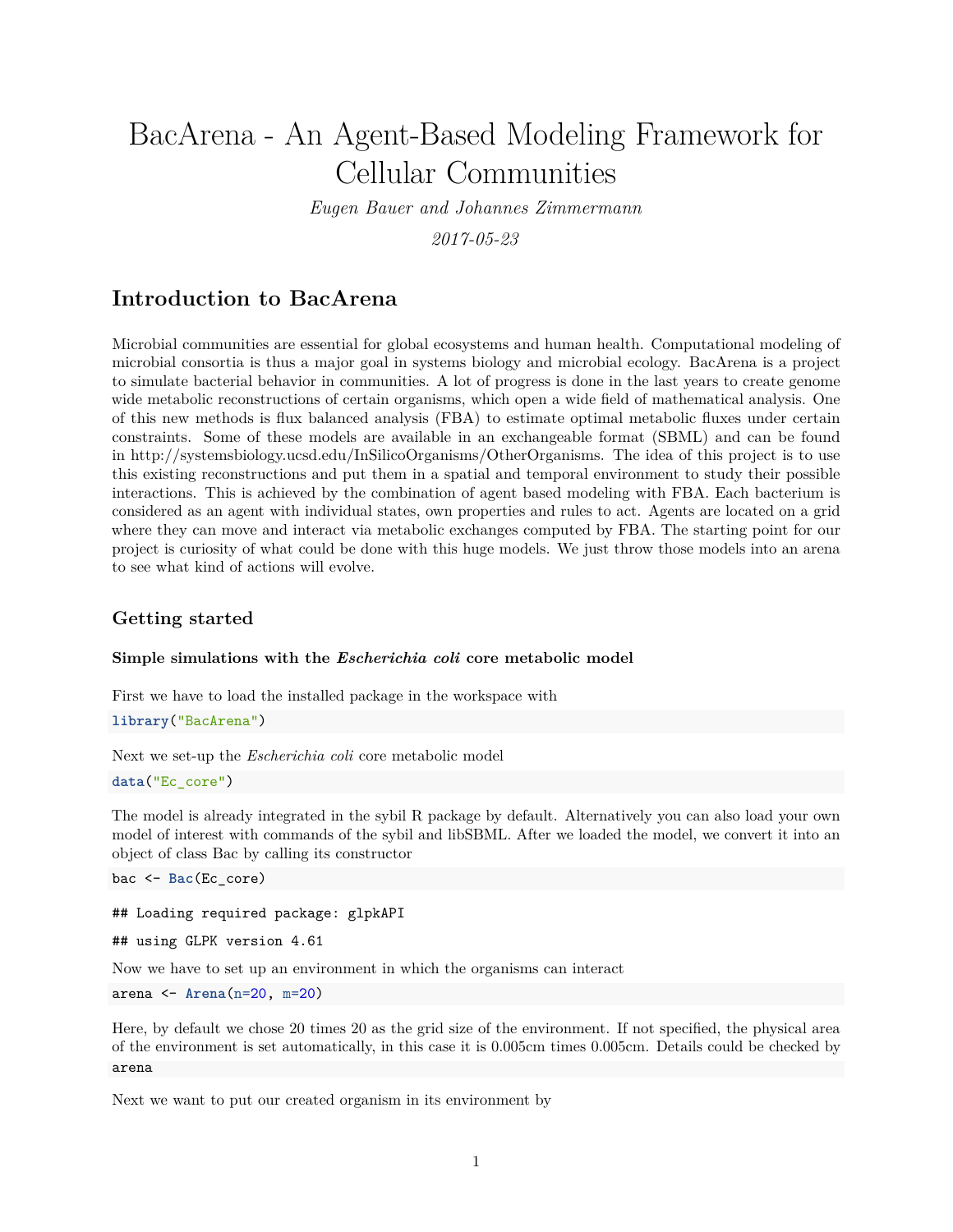```
arena <- addOrg(arena,bac,amount=20)
```
With this command we added 20 individuals of our bacterium. Now we can add the substances to the environment

```
arena <- addDefaultMed(arena, bac)
arena <- addSubs(arena, smax=0.5, mediac="EX_glc(e)", unit="mM")
```
We added the default medium which was preset in the model together with 0.5 mM glucose. We can check which substances were added at which amount by calling the *arena* object again arena

```
## [1] "substances with 6562.5 fmol per gridcell:"
## [1] "EX_glc(e)"
##
## [1] "substances with 625000 fmol per gridcell:"
## [1] "EX_co2(e)" "EX_h(e)" "EX_h2o(e)" "EX_nh4(e)" "EX_o2(e)" "EX_pi(e)"
##
## [1] "arena grid cells: 20 x 20"
## [1] "arena grid size [cm]: 0.005 x 0.005"
## [1] "dimension of one grid cell [cm]: 0.00025 x 0.00025"
## [1] "area of one grid cell [cm^2]: 6.25e-08"
## [1] "flux unit: mmol/(h*g_dw)"
## [1] "1 mM in arena correspons to mmol/grid_cell: 6.25e-10"
## [1] "Arena of size 20 x 20 with 20 organisms of 1 species."
```
Finally, we can start *in silico* experiment simulating 10 hours of *E. coli* growth with

eval <- **simEnv**(arena,time=12)

During simulation, some basic statistics about growth will be printed. The object eval stores all 10 simulation steps. After we retrieve the eval object we can start analyzing the data. To get a simple overview about what happened we can look at substances having high variation

**getVarSubs**(eval)

```
## EX_h2o(e) EX_co2(e) EX_o2(e) EX_h(e) EX_glc(e)
## 2.427449e+08 1.519921e+08 1.395436e+08 8.026017e+07 2.726301e+07
## EX_nh4(e) EX_pi(e) EX_glu_L(e)
## 5.931234e+06 2.698649e+06 4.755709e-01
```
To pick one substance and check its time series

```
getSubHist(eval, "EX_glc(e)")
```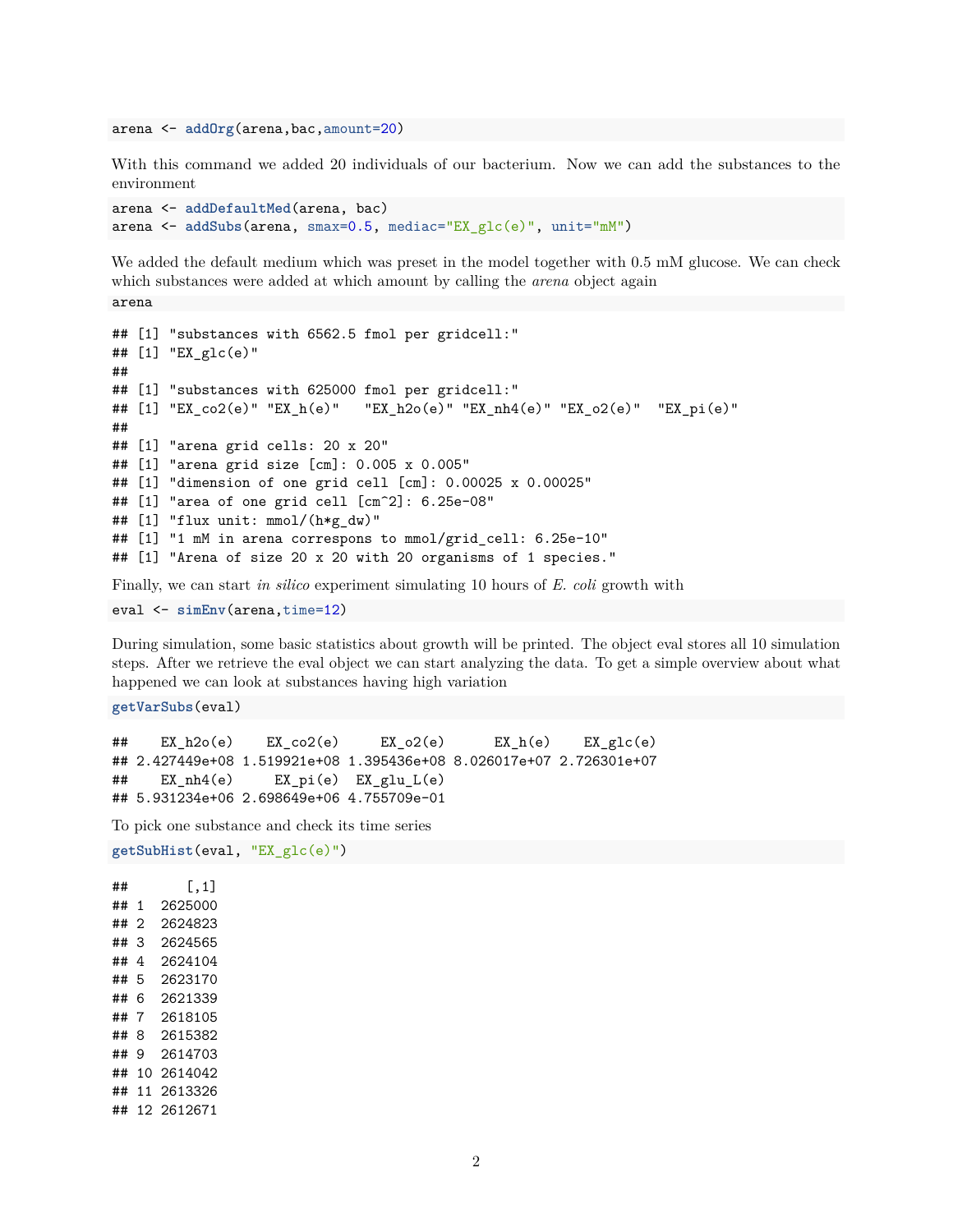### ## 13 2611979

To start with graphical analysis let's investigate the growth curve in combination with the substance variations

```
par(mfrow=c(1,2))
plotCurves2(eval, legendpos = "topleft")
```
# **Strongly changing substances**

**Growth curve**



Spatial and temporal changes can be shown via

**par**(mfrow=**c**(2,5)) **evalArena**(eval, show\_legend = FALSE, time=1:10)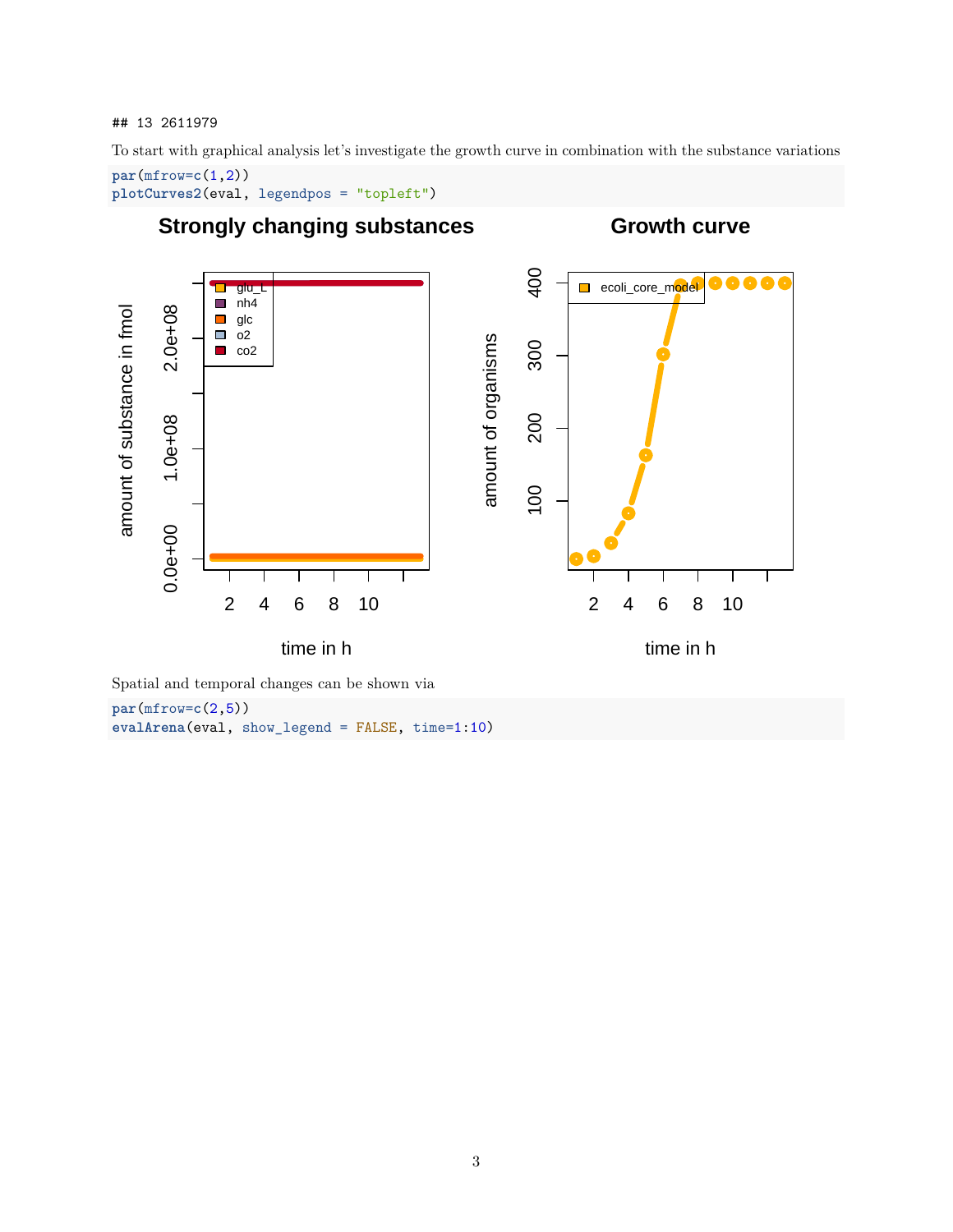

This will produce multiple plots one by one for each simulation step with the spatial structure of the population (black dots represent individuals).

### **Simulation of multiple organisms**

Now we want to multiple organisms or organism types in the environment. For this we create two different types of the *Escherichia coli* core metabolic model: A wild type *E. coli* and an auxotrophic mutant which is unable to use aerobic respiration.

```
bac1 <- Bac(Ec_core,type="ecoli_wt")
```
Now we create the auxotrophic mutant by using basic commands of the sybil package.

```
ecore_aux <- changeBounds(Ec_core, "EX_o2(e)",lb=0)
bac2 <- Bac(ecore_aux,type="ecoli_aux", setExInf=FALSE)
```
Again we set up an environment and insert organisms and substances

```
arena <- Arena(n=30, m=30)
arena <- addOrg(arena,bac1,amount=20)
arena <- addOrg(arena,bac2,amount=20)
arena <- addDefaultMed(arena, bac1)
arena <- addSubs(arena, smax=0.5, mediac="EX_glc(e)", unit="mM")
eval \leq simEnv(arena,time=10)
```
Here we put the both organism types we created next to each other (given by their x position) in the environment and then started the simulation for 10 time steps. Next we perform again all evaluation steps

```
plotCurves2(eval)
```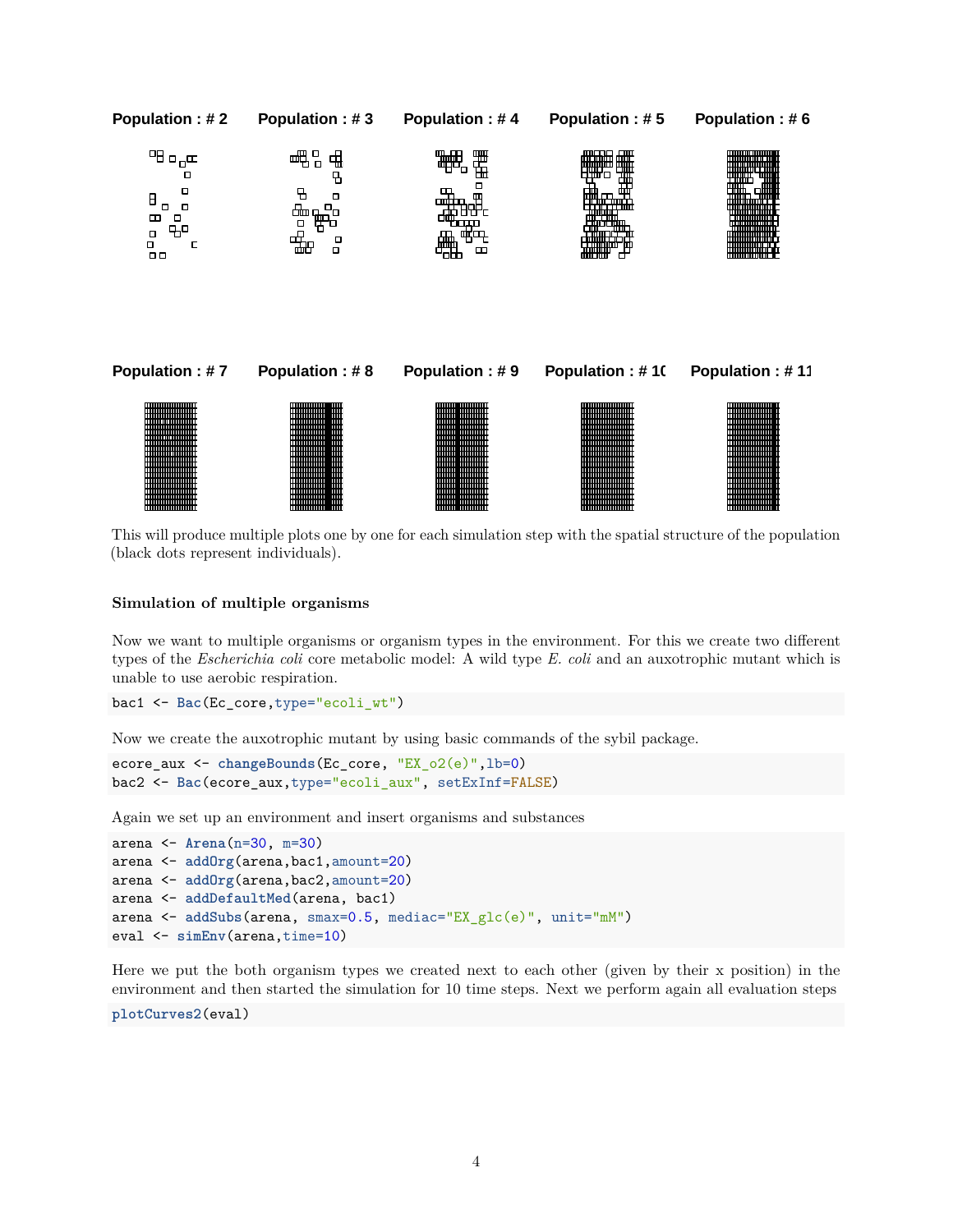**Strongly changing substances**



And the spatial pattern of the community with the substances glucose, acetate and oxygen: **par**(mar=**c**(1,1,1,1)) **evalArena**(eval,**c**("Population","EX\_glc(e)","EX\_ac(e)","EX\_o2(e)"),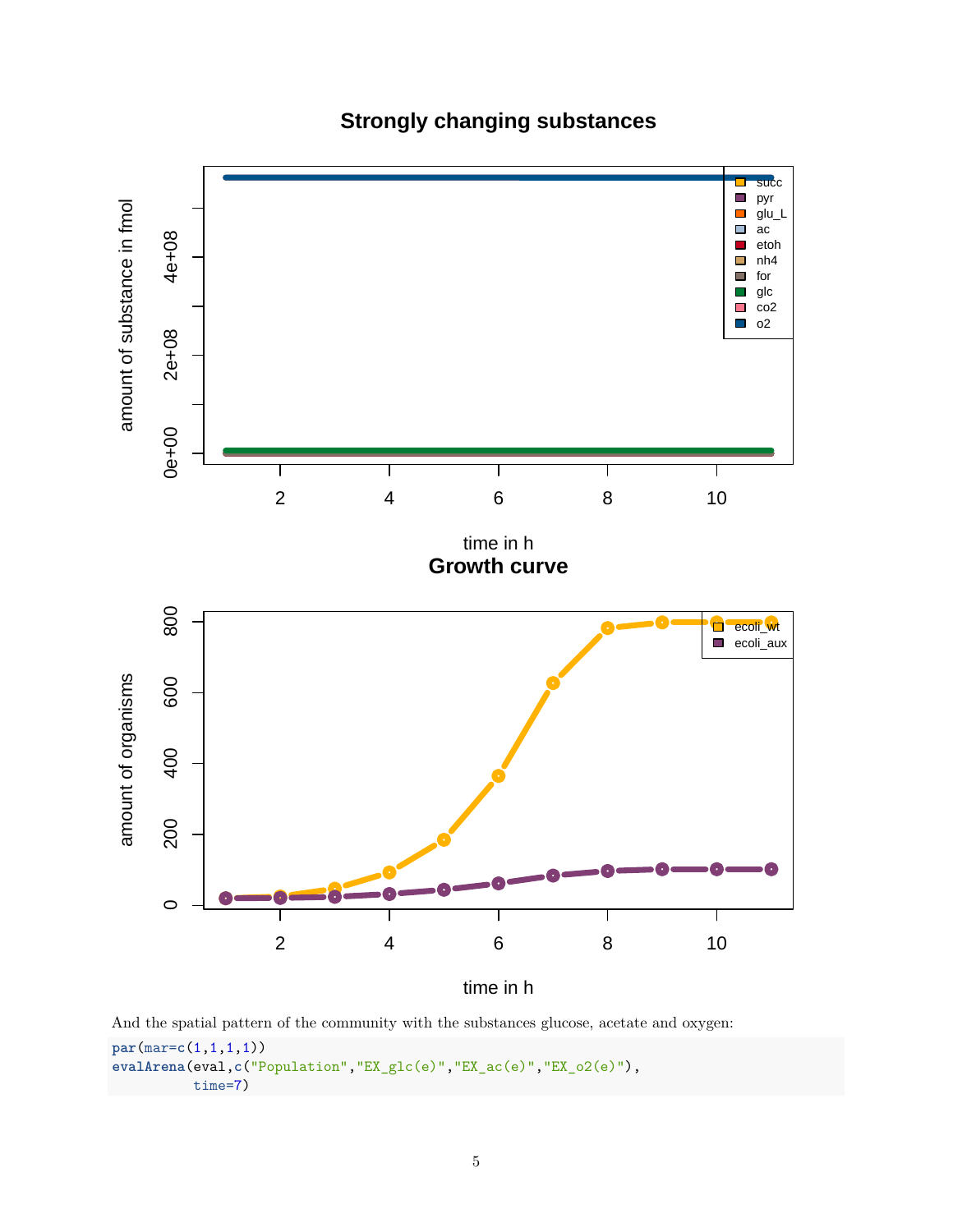

Here different point colors indicate the two different organism types. Finally we can have a look on phenotypes. The command will create a PCA plot with the similarity of the different phenotypes. If we are interested in the definition of the phenotypes we can also retrieve the original phenotype matrix

**minePheno**(eval)

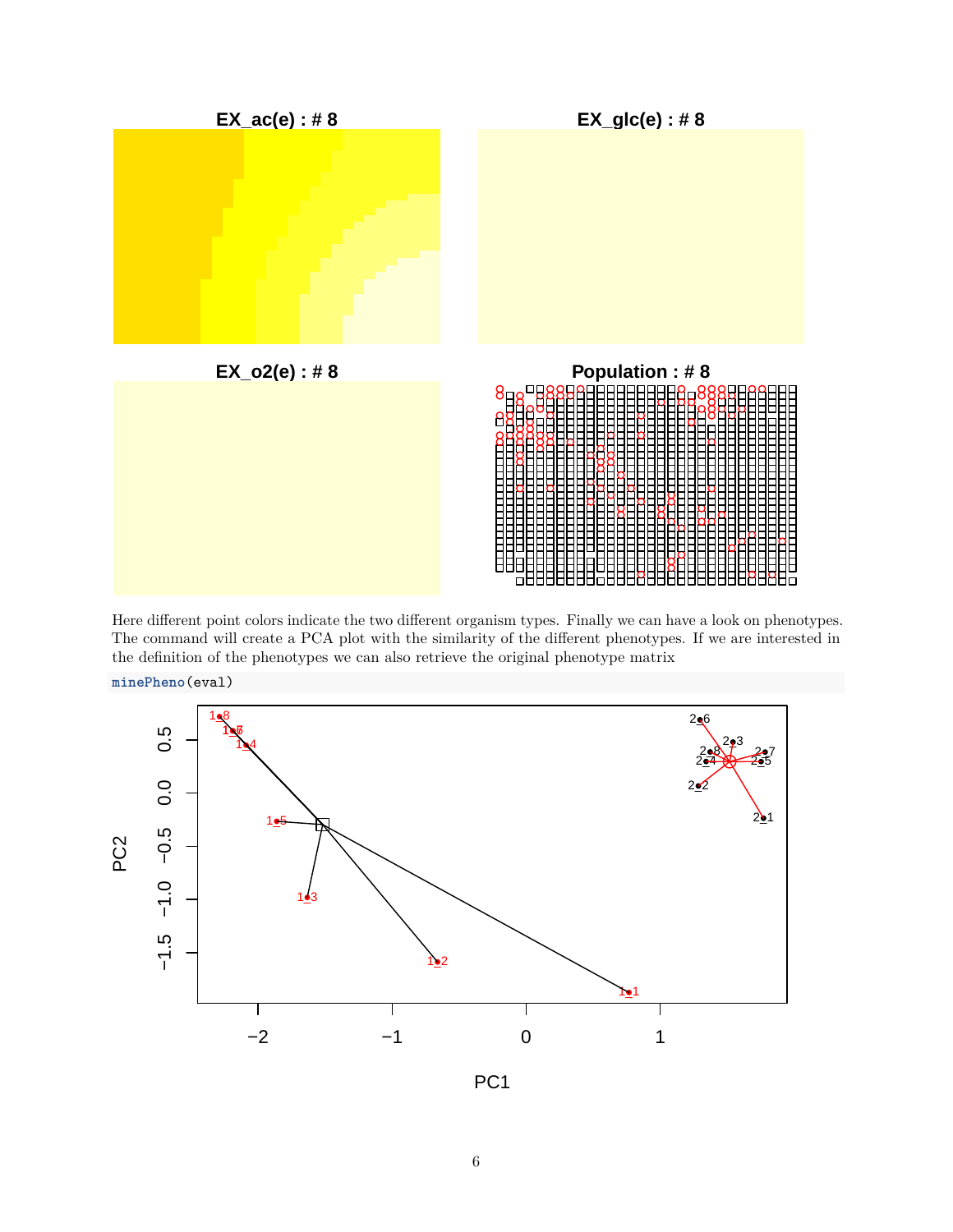pmat <- **getPhenoMat**(eval) pmat[,**which**(**colSums**(pmat)>0)]

| ## |                |                        |                   |              | $EX_{ac}(e) EX_{akg}(e) EX_{co2}(e) EX_{etoh}(e) EX_{for}(e) EX_{glc}(e)$ |              |                  |
|----|----------------|------------------------|-------------------|--------------|---------------------------------------------------------------------------|--------------|------------------|
| ## | ecoli_wt.1     | 0                      | 0                 | 1            | 0                                                                         | 0            | 2                |
| ## | ecoli_wt.2     | 2                      | 0                 | 1            | 2                                                                         | 0            | 2                |
| ## | ecoli_wt.3     | 2                      | 0                 | 1            | 2                                                                         | 0            | 2                |
| ## | ecoli_wt.4     | 2                      | 0                 | 1            | 2                                                                         | 0            | 2                |
| ## | ecoli_wt.5     | $\mathbf{2}$           | 0                 | 1            | 2                                                                         | 0            | 2                |
| ## | ecoli_wt.6     | $\mathbf{2}$           | 1                 | 1            | 2                                                                         | 0            | 2                |
| ## | ecoli_wt.7     | $\mathbf{2}$           | 0                 | 1            | 2                                                                         | 0            | 2                |
| ## | ecoli_wt.8     | $\mathbf{2}$           | 1                 | 1            | 2                                                                         | 0            | 2                |
| ## | ecoli_aux.1    | 1                      | 0                 | 2            | 1                                                                         | 1            | 2                |
| ## | ecoli_aux.2    | 1                      | 0                 | 2            | 1                                                                         | 1            | 2                |
| ## | ecoli_aux.3    | 1                      | 0                 | 2            | 1                                                                         | 1            | 2                |
| ## | ecoli_aux.4    | 1                      | 0                 | 2            | 1                                                                         | 1            | 2                |
| ## | ecoli_aux.5    | 0                      | 0                 | $\mathbf{2}$ | 1                                                                         | 1            | 2                |
| ## | ecoli_aux.6    | 0                      | 0                 | 1            | 1                                                                         | 1            | $\boldsymbol{2}$ |
| ## | ecoli_aux.7    | 0                      | 0                 | 1            | 1                                                                         | 1            | 2                |
|    | ## ecoli_aux.8 | 1                      | 0                 | 1            | 1                                                                         | 1            | $\mathbf{2}$     |
| ## |                |                        |                   |              | $EX_glu_L(e) EX_h(e) EX_h2o(e) EX_h4(e) EX_o2(e) EX_pi(e)$                |              |                  |
| ## | ecoli_wt.1     |                        | 1<br>0            | 1            | 2                                                                         | 2            | 2                |
| ## | ecoli_wt.2     |                        | 1<br>0            | 1            | 2                                                                         | $\mathbf{2}$ | 2                |
| ## | ecoli_wt.3     |                        | 1<br>0            | 1            | 2                                                                         | $\mathbf{2}$ | 2                |
| ## | ecoli_wt.4     |                        | 2<br>1            |              | 2<br>1                                                                    | $\mathbf{2}$ | $\sqrt{2}$       |
| ## | ecoli_wt.5     |                        | 1<br>1            |              | $\sqrt{2}$<br>1                                                           | $\mathbf{2}$ | $\sqrt{2}$       |
| ## | ecoli_wt.6     |                        | 2<br>1            |              | $\sqrt{2}$<br>1                                                           | $\mathbf{2}$ | $\sqrt{2}$       |
| ## | ecoli_wt.7     |                        | 2<br>1            |              | $\sqrt{2}$<br>1                                                           | $\mathbf{2}$ | $\sqrt{2}$       |
| ## | ecoli_wt.8     |                        | $\mathbf{2}$<br>1 |              | $\sqrt{2}$<br>1                                                           | $\mathbf{2}$ | $\sqrt{2}$       |
| ## | ecoli_aux.1    |                        | 0<br>1            | 2            | $\sqrt{2}$                                                                | 0            | $\sqrt{2}$       |
| ## | ecoli_aux.2    |                        | 1<br>0            | 2            | 2                                                                         | 0            | 2                |
| ## | $ecoli_aux.3$  |                        | 1<br>1            | 2            | $\boldsymbol{2}$                                                          | 0            | $\boldsymbol{2}$ |
| ## | $ecoli_aux.4$  |                        | 1<br>1            | 1            | $\boldsymbol{2}$                                                          | 0            | $\boldsymbol{2}$ |
| ## | $ecoli_aux.5$  |                        | 1<br>1            |              | $\boldsymbol{2}$<br>1                                                     | 0            | $\boldsymbol{2}$ |
| ## | $ecoli_aux.6$  |                        | 1<br>1            | 2            | $\boldsymbol{2}$                                                          | 0            | $\boldsymbol{2}$ |
| ## | ecoli_aux.7    |                        | 1<br>1            | 2            | $\boldsymbol{2}$                                                          | 0            | $\boldsymbol{2}$ |
|    | ## ecoli_aux.8 |                        | 1<br>1            | 2            | 2                                                                         | 0            | 2                |
| ## |                | $EX_pyr(e) EX_succ(e)$ |                   |              |                                                                           |              |                  |
|    | ## ecoli_wt.1  | Ő                      |                   | 0            |                                                                           |              |                  |
|    | ## ecoli_wt.2  | 0                      |                   | 0            |                                                                           |              |                  |
|    | ## ecoli wt.3  | 0                      |                   | 2            |                                                                           |              |                  |
|    | ## ecoli_wt.4  | 0                      |                   | 2            |                                                                           |              |                  |
|    | ## ecoli_wt.5  | 0                      |                   | 2            |                                                                           |              |                  |
|    | ## ecoli_wt.6  | 0                      |                   | 2            |                                                                           |              |                  |
|    | ## ecoli_wt.7  | 1                      |                   | 2            |                                                                           |              |                  |
|    | ## ecoli_wt.8  | 1                      |                   | 2            |                                                                           |              |                  |
|    | ## ecoli_aux.1 | 0                      |                   | 0            |                                                                           |              |                  |
|    | ## ecoli_aux.2 | 0                      |                   | 1            |                                                                           |              |                  |
|    | ## ecoli_aux.3 | 0                      |                   | 0            |                                                                           |              |                  |
|    | ## ecoli_aux.4 | 0                      |                   | 0            |                                                                           |              |                  |
|    | ## ecoli_aux.5 | 0                      |                   | 0            |                                                                           |              |                  |
|    | ## ecoli_aux.6 | 0                      |                   | 1            |                                                                           |              |                  |
|    | ## ecoli_aux.7 | 0                      |                   | 0            |                                                                           |              |                  |
|    | ## ecoli_aux.8 | 0                      |                   | 0            |                                                                           |              |                  |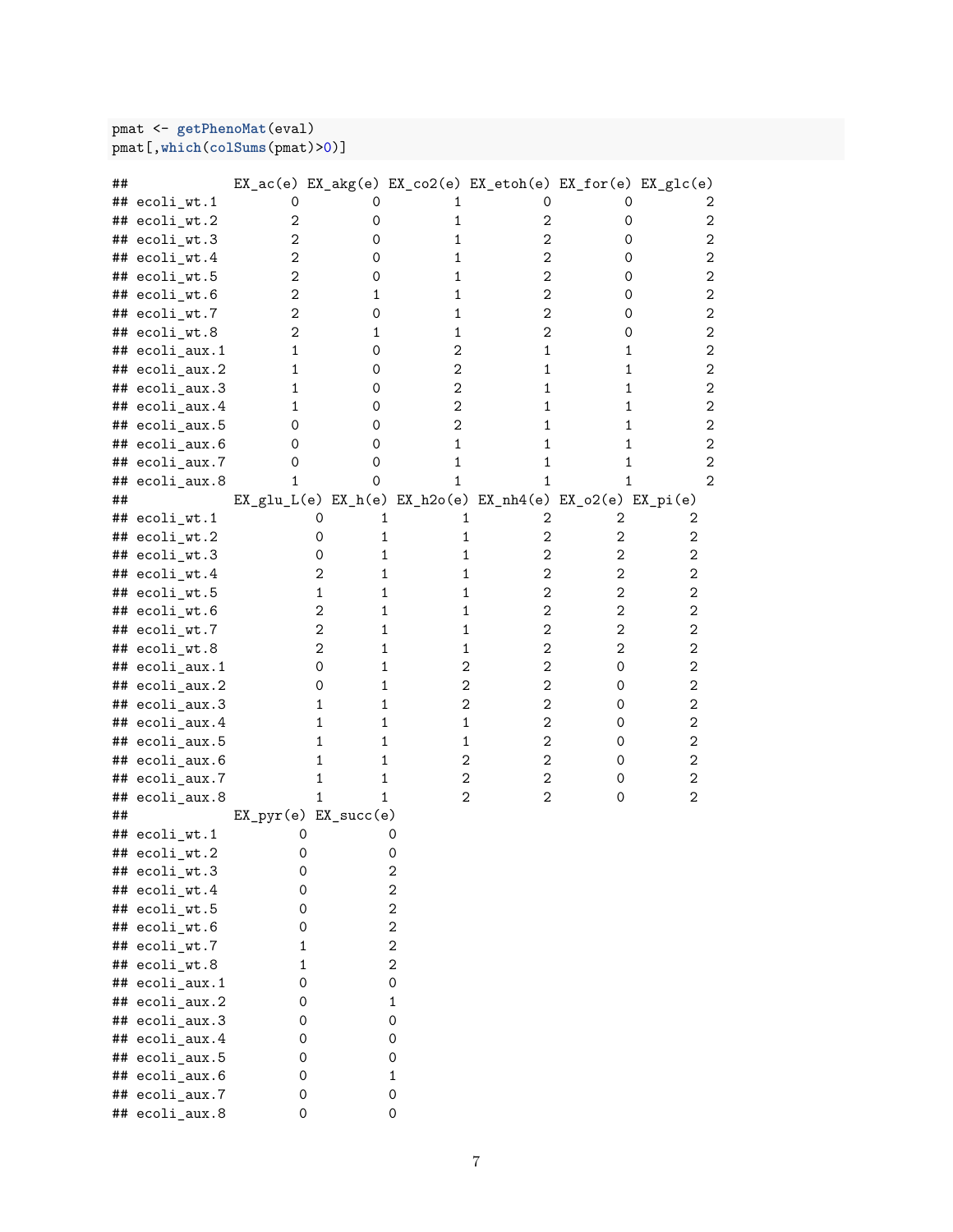Based on these results we can see, that the auxotrophic organism type grows slower in general and uses just fermentation of glucose, whereas the the wild type can respire glucose with the aid of oxygen. We can also create customized microbial communities or multicellular systems by importing external SBML models using the readSBMLmod function in the sybilSBML package.

### **Advanved**

### **Simulation with replicates**

BacArena supports parallel computing, e.g., there is a parallelized *simEnv\_par()*. Additionally, several simulations could be run in parallel to get replicates for better validation of the results. This could be done via the parallel package which supports parallelism in Linux, MacOS and Windows. Therefore, the basic BacArena methods, introduced in the last section, are used within a parallelized lapply

```
library(parallel)
replicates <- 2
cores <- ifelse(detectCores()>=2, 2, 1)
cl <- makeCluster(cores, type="PSOCK")
clusterExport(cl, "Ec_core")
simlist <- parLapply(cl, 1:replicates, function(i){
  bac <- BacArena::Bac(model=Ec_core)
  arena <- BacArena::Arena(n=20, m=20)
  arena <- BacArena::addOrg(arena, bac, amount=10)
  arena <- BacArena::addDefaultMed(arena, bac)
  sim <- BacArena::simEnv(arena, time=5)
})
```
We can obtain a growth curve with standard deviation

```
p <- plotGrowthCurve(simlist)
p[[2]]
```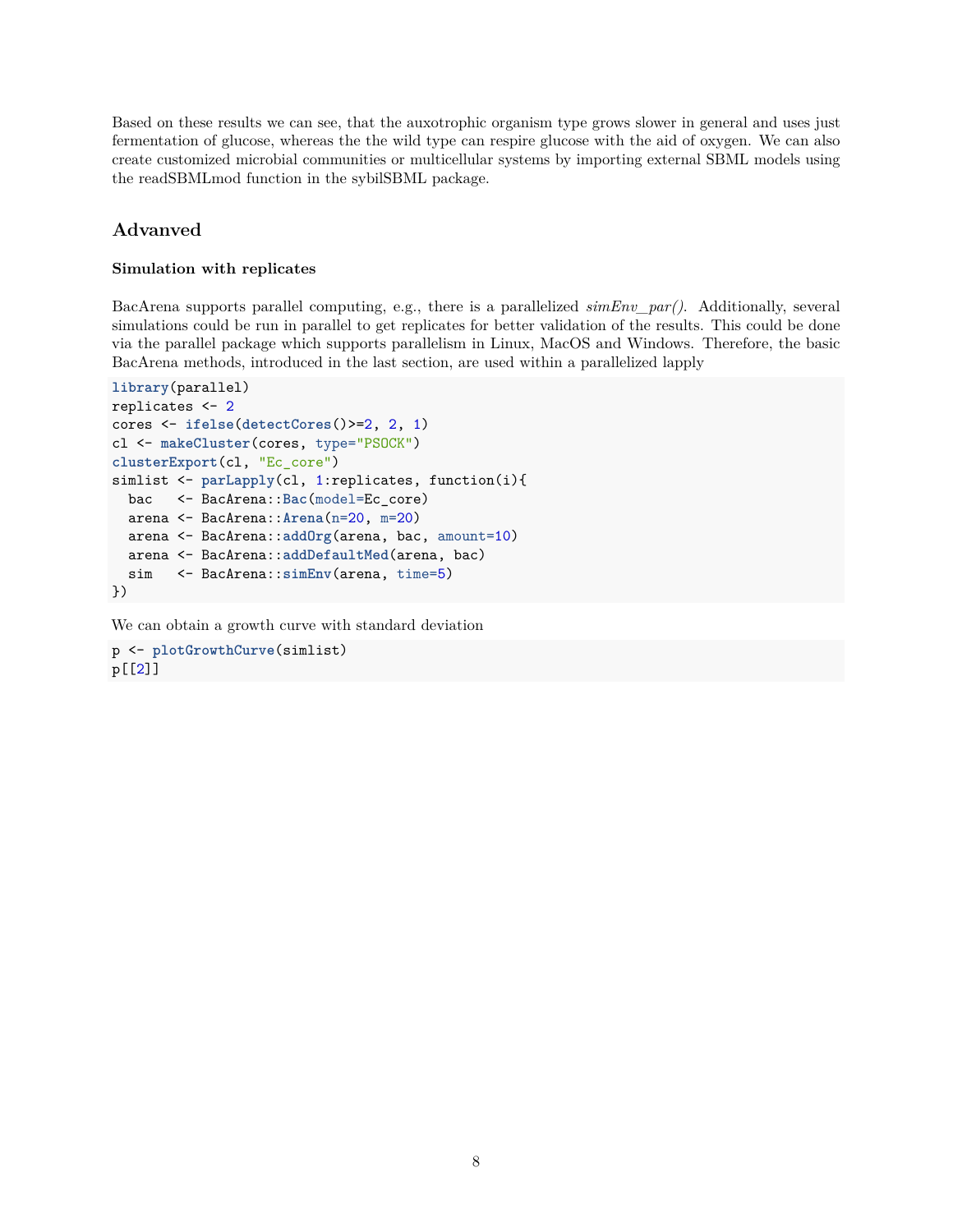

p <- **plotSubCurve**(simlist) p[[3]]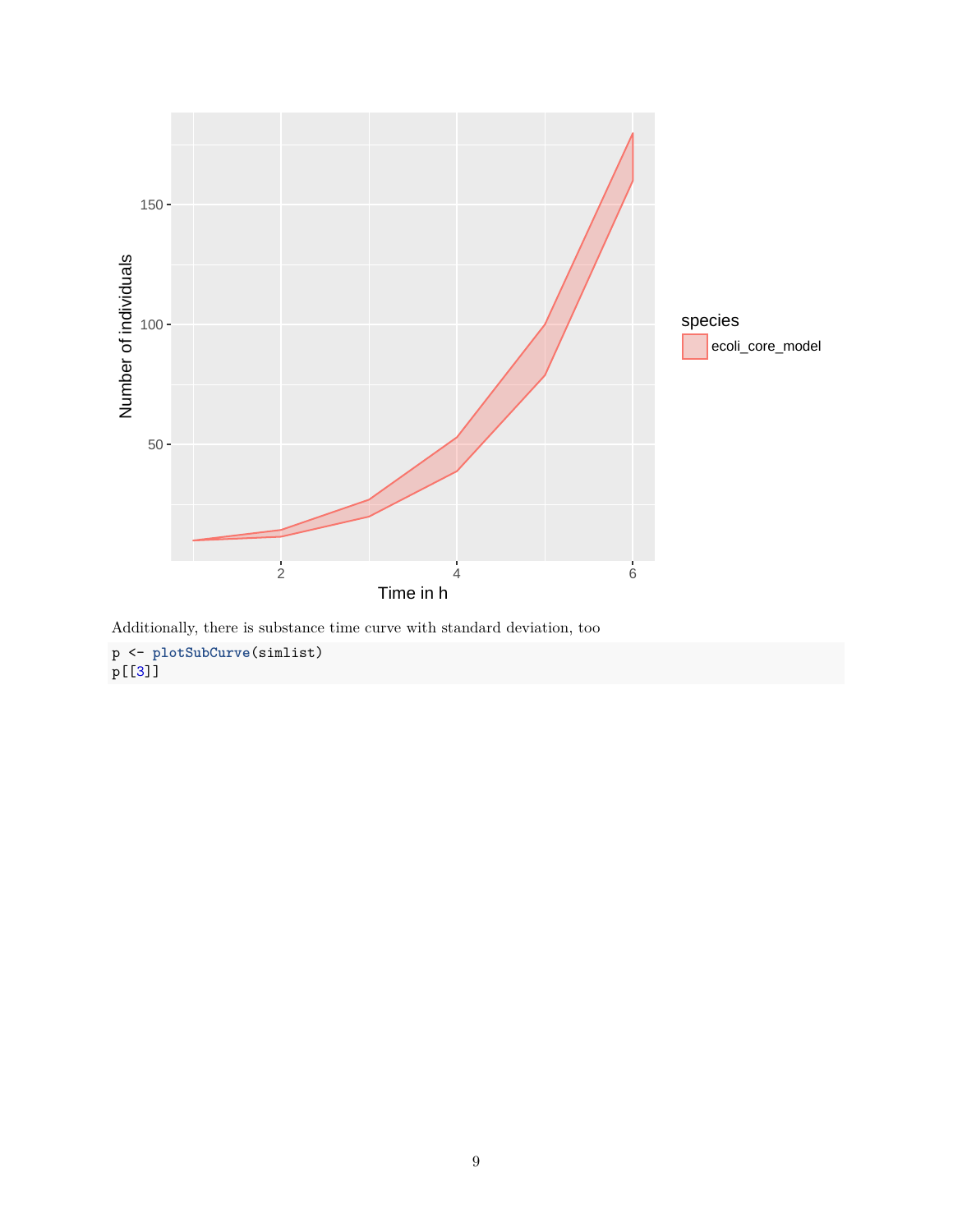

### **Community analysis**

BacArena was developed with focus on microbial communities. Simulation results are stored in object of class *eval*. Therefore, simulation could be separated from analysis and simulation files easily exchanged. To test the available methods for community analysis, BacArena provides a sample simulation file containing a 10 hour simulation of 8 gut microbes (SIHUMI community) fed with a standard diet (Altromin 1310). The test data is called *sihumi\_test*

**data**("sihumi\_test") eval <- sihumi\_test

To get a summary of the growth, we start analysis by looking on the abundances of each species over time

```
p <- plotAbundance(eval)
p + ggplot2::scale_color_manual(values=colpal3)
## Scale for 'colour' is already present. Adding another scale for
## 'colour', which will replace the existing scale.
```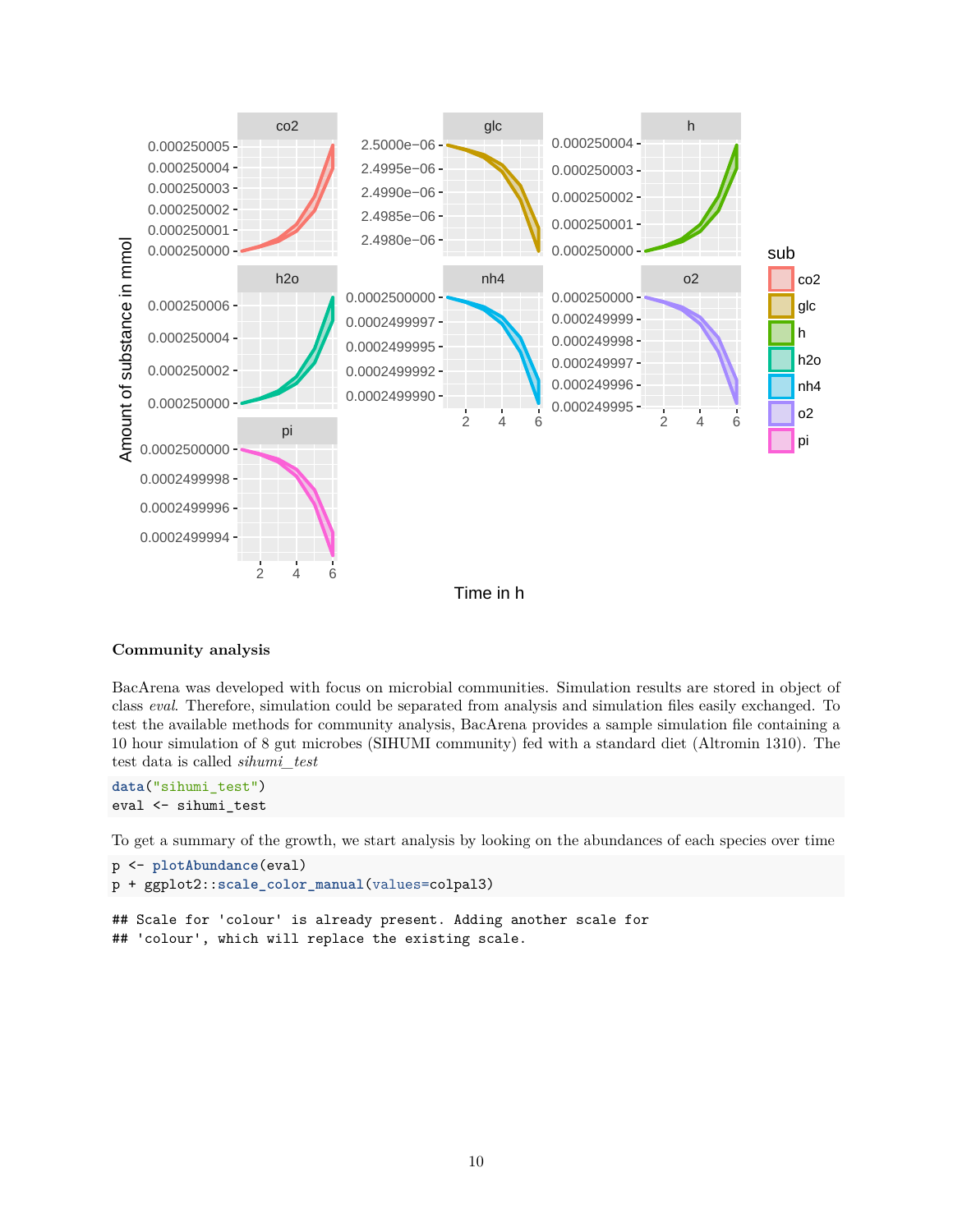

The methods *plotAbundances()* returns a ggplot object which can be modified, e.g., to use different colors.

It is quite to investigate the metabolic activity of all organisms. We obtain a figure with uptake (negative values) and production (positive values) patterns of substances which changed most during simulation by

p <- **plotSpecActivity**(eval) p[[2]]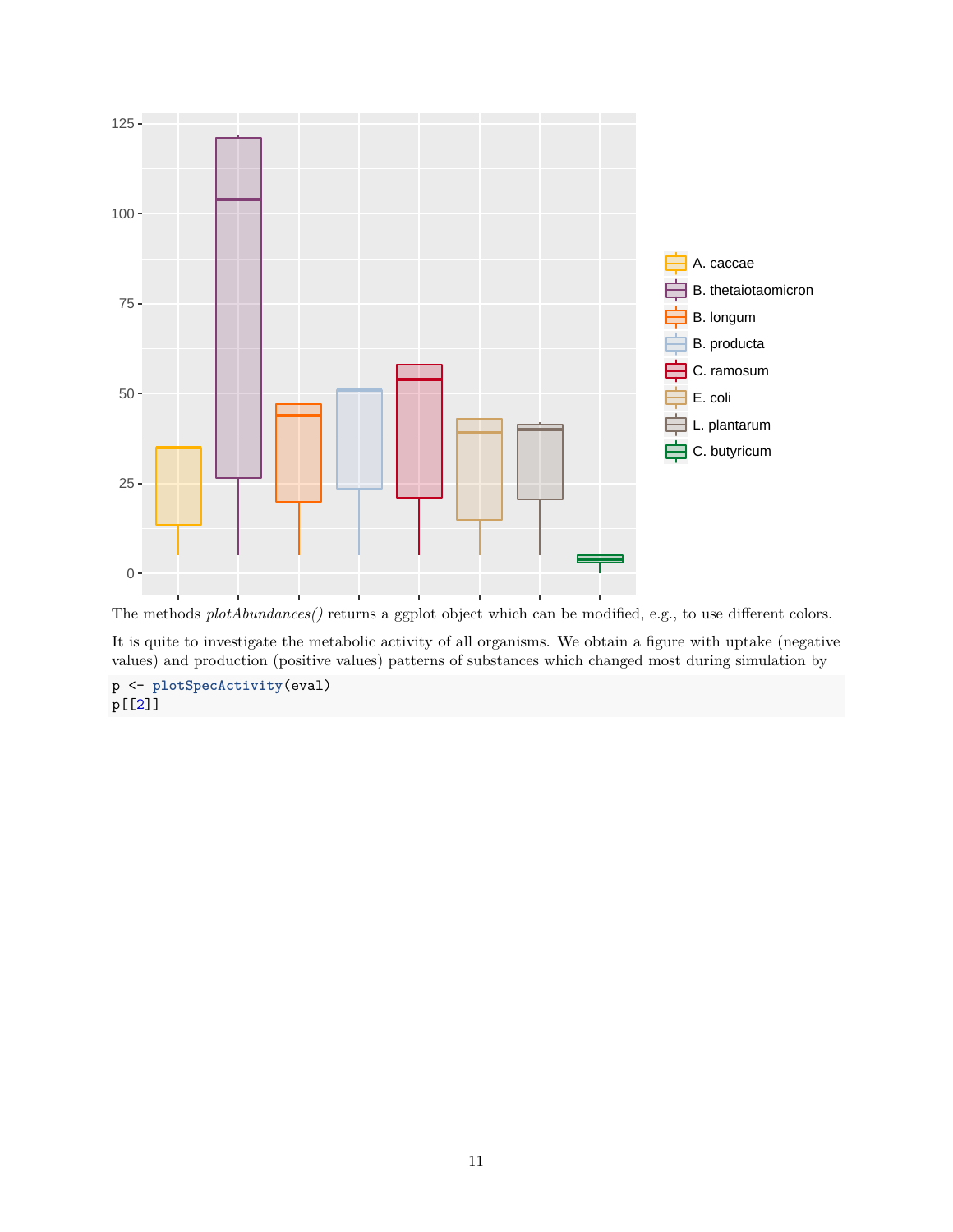

We see for example that acetaldehyde is produced by *B. producta*, *C. ramosum*, and L. *plantarum* and is used by all other species except *B. thetaiotaomicron*. Furthermore, the concentration of lactate is increased by *Lactobacillus plantarum* and again lactate supports growth of other species such as *B. thetaiotaomicon*. Moreover, we can identify *B. producta* and *E. coli* as formate producers which is a short chain fatty acid (SCFA).

We can also try to find cross feeding relationship automatically

 $g \leftarrow \text{findFeeding3}\left(\text{eval}, \text{time} = 10, \text{mets} = c\left(\text{"EX\_acald}(e)\text{''}, \text{ "EX\_lac_D}(e)\text{''}\right)\right)$ 



This graph can be interpreted as an ecological food web.

The main components of the diet are protein, starch, sucrose, oil, cellulose. Afterwards, we study the consumption of diet components (without amino acids) per species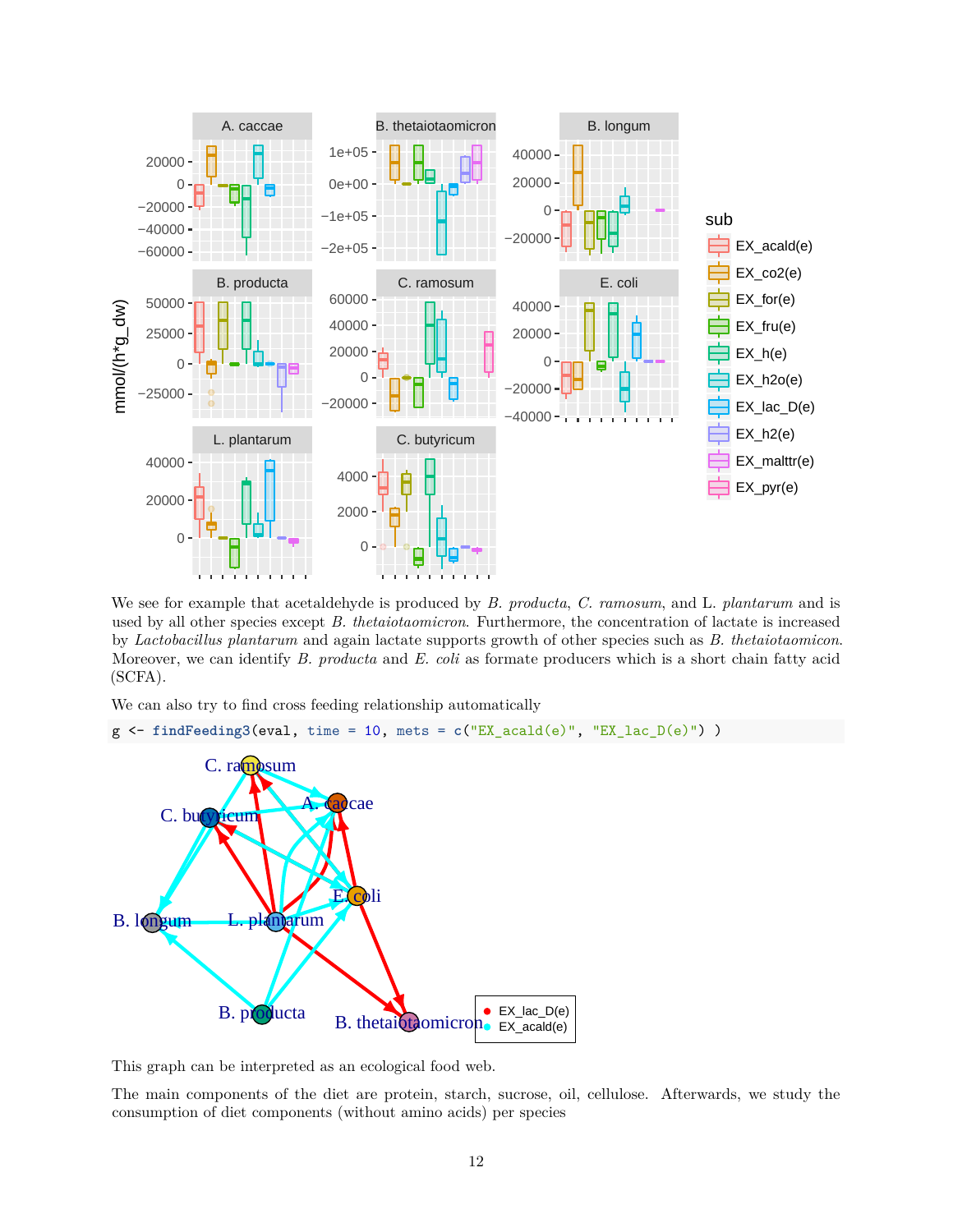

Whereby sucrose can be used by all species, starch is only metabolized by *B. thetaiotaomicron* and fatty acids additionally by *B. producta* and to a minor part also by *C. butyricum*. On the other hand, in case of cellulose all species except *B. thetaiotaomicron* and *B. longum* show absorption.

Due to the underlying method, it is possible to compute substances whose increased availability would contribute most to growth. We can use this to detect possible substrate or cofactor shortage

```
p <- plotShadowCost(eval, 6)
p[[2]]
```